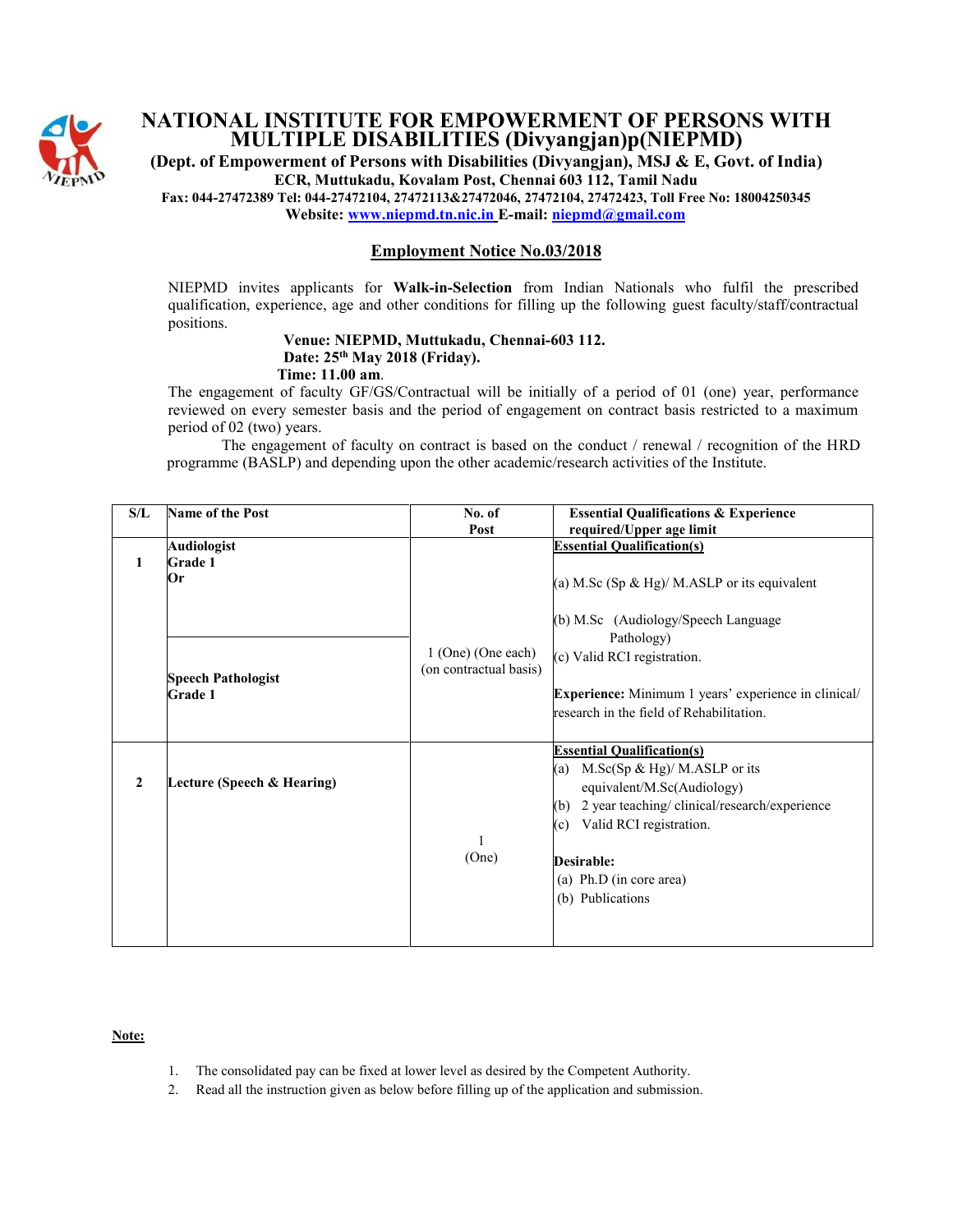### **Other requirements:-**

- 1. The applicant must be a citizen of India.
- 2. **The Management reserves the right to call only those candidates who according to its decision rank high in term of eligibility criteria among the applications received and mere possessing the EQ / DQ and experience will not entail any candidate a right to be considered eligible for the post. The final list of candidates called for the comprehensive walk-in selection process is based on short-listing of candidates by the duly constituted committee(s).**
- 3. **The management reserves the right to reject any application without assigning any reason. It also reserves the right restrict the number of applicants for selection process upon the level of response for each post. The management reserves the right not to fill up the posts or any of the advertised posts. It reserves the right to offer lower position to the candidate(s) depending upon nature of experience possessed by the candidate. It also reserves the right to reject any applicant, cancel the part or candidature without any assigning any reason(s) thereof.**
- 4. **The Competent Authority/the duly constituted committee for this purpose can consider the candidature of such applicants who are in possession of lesser experience prescribed for, if otherwise in possession of essential qualification, as prescribed for. The consolidated pay of such candidate(s) will be fixed in the appropriate level. As such, candidates with lesser experience shall also apply for the positions notified.**
- 5. **The Competent Authority/duly constituted committee shall recommend fixing of appropriate consolidated pay in commensurate with the lesser experience/for those shortlisted candidate(s) whose performance in the screening process is found not up to the level fixed etc.**
- 6. **The decision of the Director, NIEPMD will be final and binding in all aspects.**
- 7. **The Selection shall be done based upon marks obtained in multiple choice questions.**
- 8. Bringing in any type of Political/Official interference, influence, canvassing, other pressures in any form etc., will render disqualification of the candidature and action as deemed fit will be taken against such candidate. No correspondence in this matter is entertained. Any interim correspondence will not be entertained and replied to.

 --SD-- **Director NIEPMD**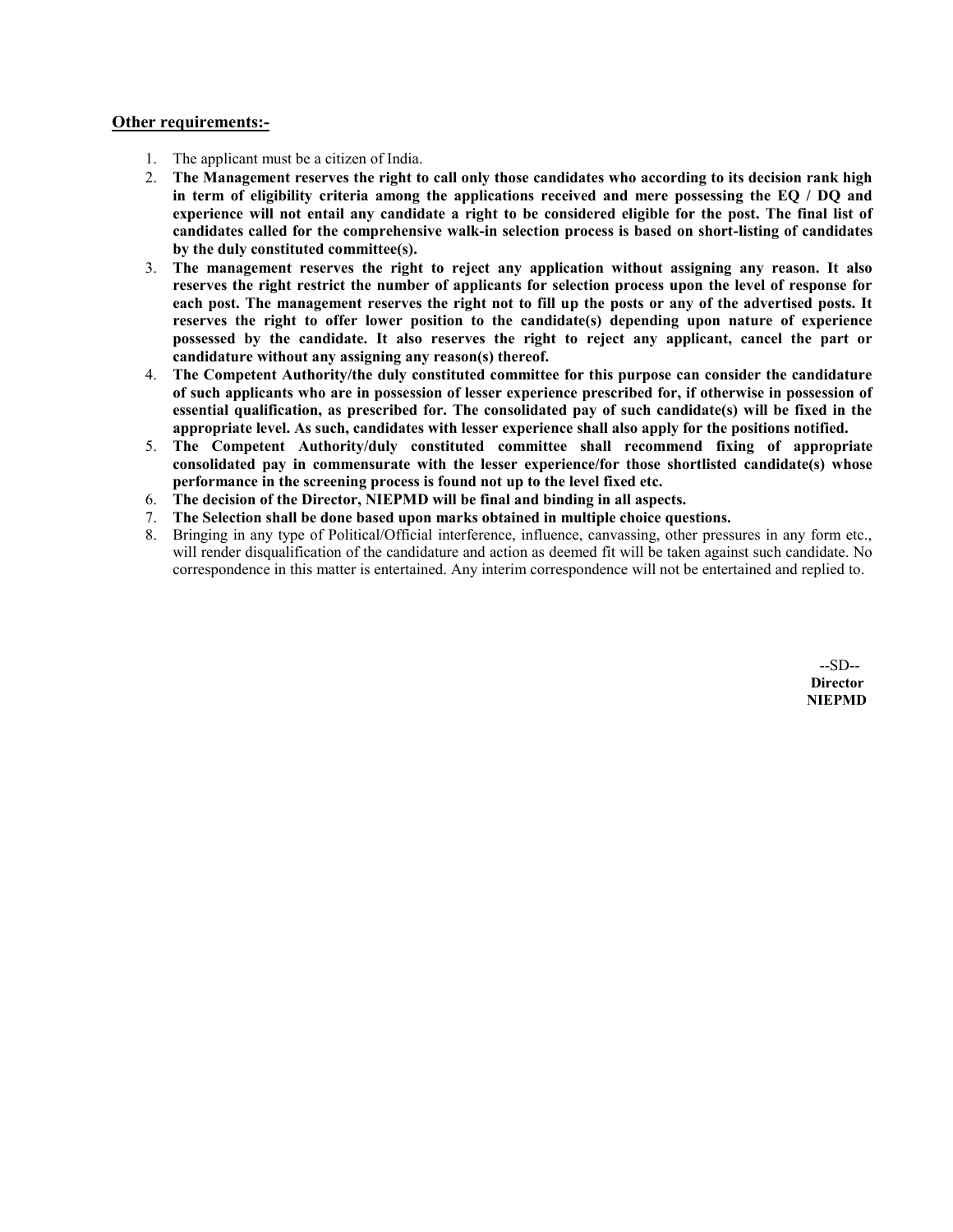

|     | <b>National Institute for Empowerment of Persons with Multiple Disabilities (NIEPMD)</b>                  |
|-----|-----------------------------------------------------------------------------------------------------------|
|     | Dept. of Empowerment of Persons with Disabilities (Divyangian), Ministry of Social Justice & Empowerment, |
| PMD | Govt. of India                                                                                            |
|     | East Coast Road, Muttukadu, Kovalam (Post), Chennai-603 112.                                              |
|     | Tele – Fax: +91-44-27472389, Telephone: 27472104, 27472113.                                               |
|     | Website: www.niepmd.tn.nic.inE-mail: niepmd@gmail.com                                                     |
|     | Toll Free No: 18004250345                                                                                 |
|     |                                                                                                           |

| <b>Application form</b><br>(Advt No.03/2018)<br><b>Post Applied For:</b><br>(On Contract)                                                                        | Recent Passport<br>size Photograph<br>$(5 \text{ cm X } 4.5 \text{ cm})$ to<br>be affixed<br><b>&amp;attested</b> |
|------------------------------------------------------------------------------------------------------------------------------------------------------------------|-------------------------------------------------------------------------------------------------------------------|
| Name in Applicant:<br>1.<br>(in full Block Letters):                                                                                                             |                                                                                                                   |
| Date of Birth:<br>$2_{-}$<br>$\overline{D}$<br>$\overline{M}$ $\overline{M}$<br>Y Y Y Y<br>(Enclose Copy of Certificate)<br>D                                    | Age                                                                                                               |
| By Birth<br>By Domicile<br>3.<br>Citizenship Status: Citizen of India<br>(Please Tick)                                                                           |                                                                                                                   |
| Aadhaar No:<br>4.                                                                                                                                                |                                                                                                                   |
| RCI/MCI Registration No:<br>5.<br>(Applicable in case of Faculty<br>&Technical Positions)                                                                        |                                                                                                                   |
| 6. Name of Father/Spouse:                                                                                                                                        |                                                                                                                   |
| NRI<br>Nationality:<br>Indian<br>Foreign<br>7.                                                                                                                   |                                                                                                                   |
| Gender:<br>Male<br>8.<br>Female<br>others                                                                                                                        |                                                                                                                   |
| <b>SC</b><br><b>ST</b><br>General<br>OBC<br>Category:<br>9.<br>man<br>(Attach certificate)                                                                       | Ex-Service                                                                                                        |
| 10. Are you Persons with Disability:<br>Yes<br>N <sub>0</sub><br>(If yes, mention the category of<br>Disability with relevant Certificate)<br>Others<br>OН<br>HІ |                                                                                                                   |

11. Address for Communication: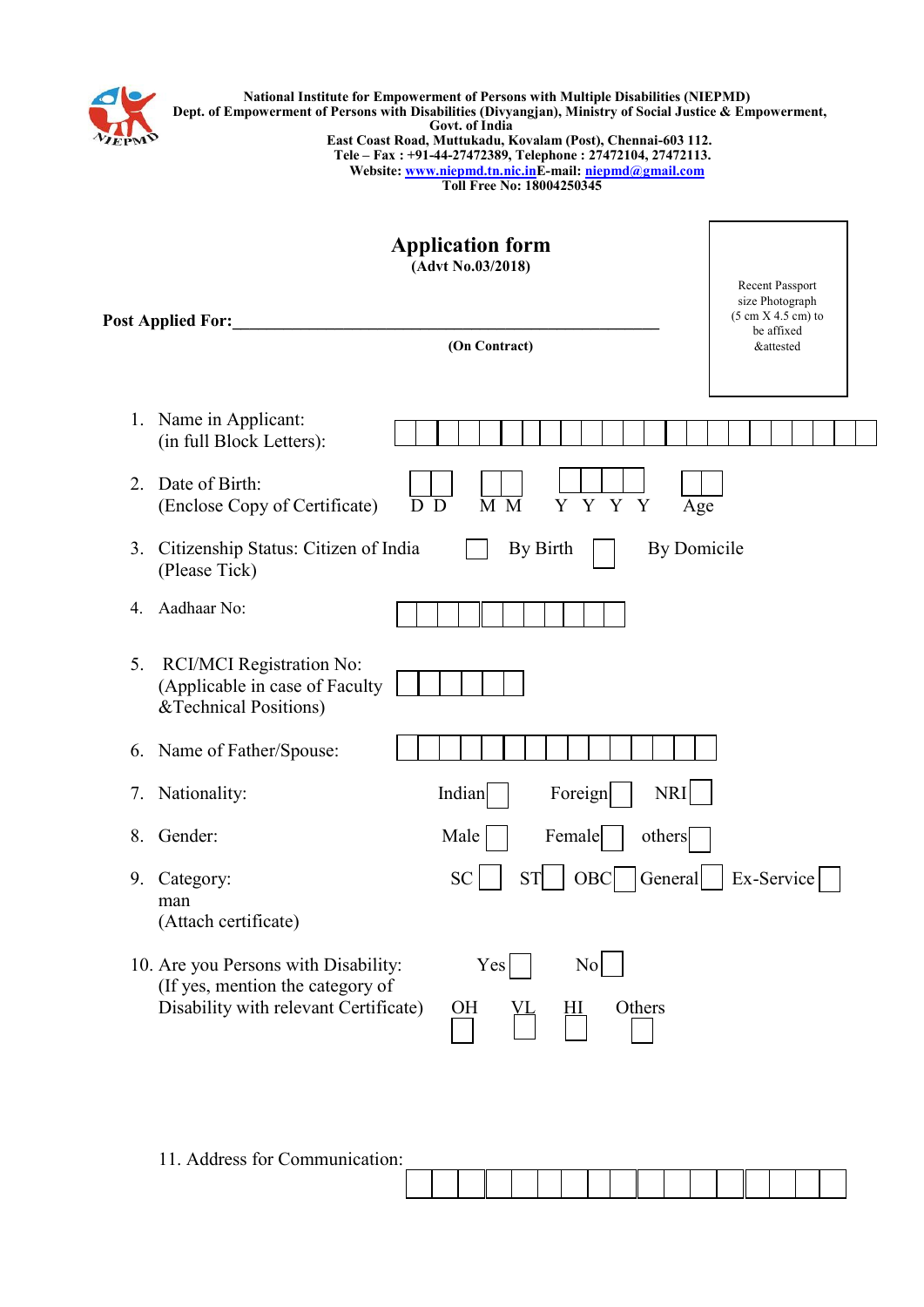### House No & Street Name

| Village/City:       |  |
|---------------------|--|
| District:           |  |
| Post Office:        |  |
| State:              |  |
| Pin-code:           |  |
| Phone No(Landline): |  |
| Mobile No:          |  |
| Email Id:           |  |
|                     |  |

12. Details of Education starting from Matric (SSLC/X Std.,) onwards :- (to give details only on passed courses &where Degree/Certificates etc., are already awarded/issued):

| Academic<br>Qualification | Discipline | University<br>/Inst/Board | Year &<br><b>Month</b><br><b>of</b><br><b>Entry</b> | Year &<br><b>Month</b><br><b>Passed</b> | <b>Full Time/Part</b><br>Time/Correspondence | $%$ of<br><b>Marks</b> |
|---------------------------|------------|---------------------------|-----------------------------------------------------|-----------------------------------------|----------------------------------------------|------------------------|
|                           |            |                           |                                                     |                                         |                                              |                        |
|                           |            |                           |                                                     |                                         |                                              |                        |
|                           |            |                           |                                                     |                                         |                                              |                        |
|                           |            |                           |                                                     |                                         |                                              |                        |
|                           |            |                           |                                                     |                                         |                                              |                        |
|                           |            |                           |                                                     |                                         |                                              |                        |
|                           |            |                           |                                                     |                                         |                                              |                        |
|                           |            |                           |                                                     |                                         |                                              |                        |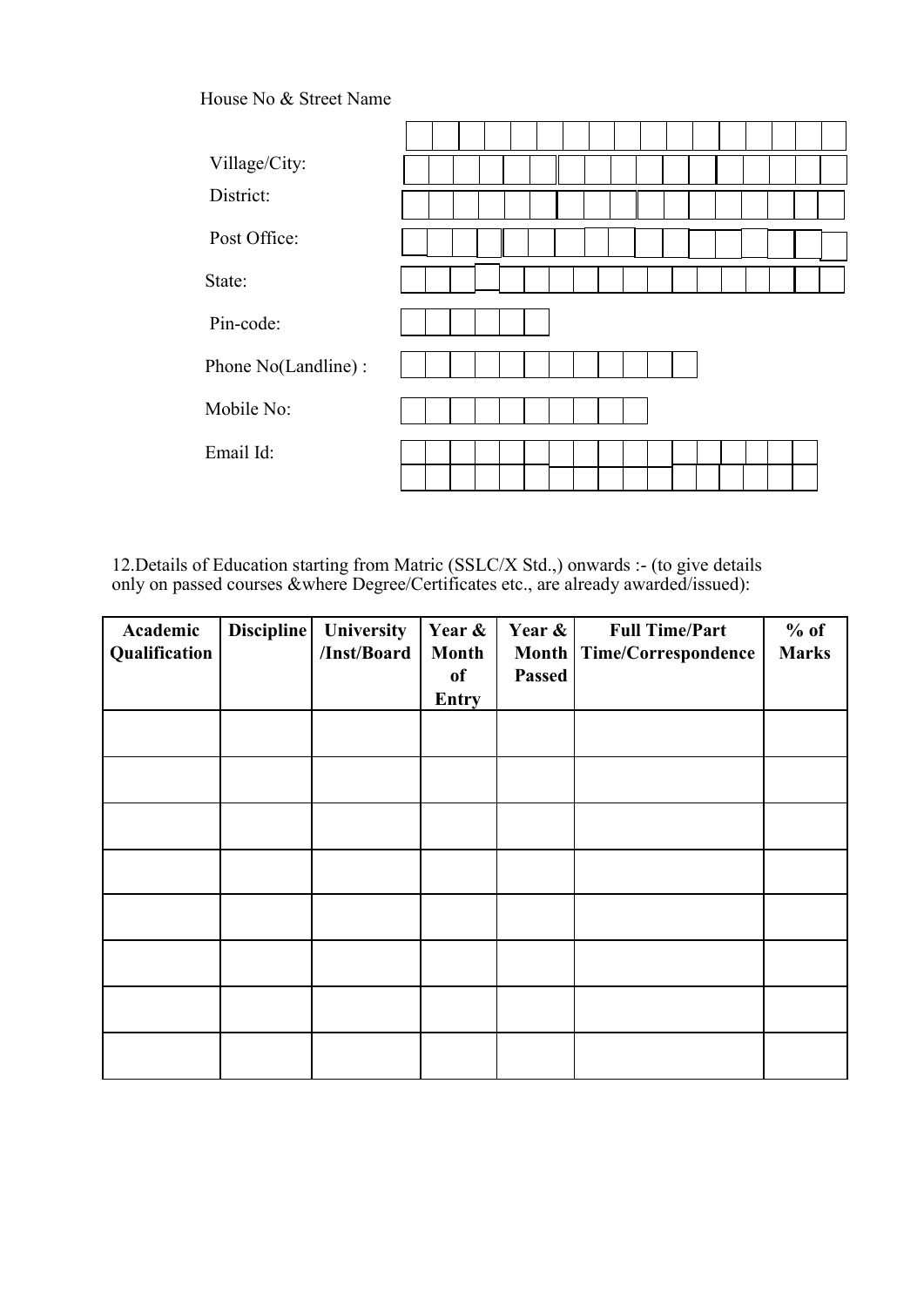13. Additional Qualification / Certificate Courses if any (Training, Apprentice programs attended,refresher courses completed etc.)

| Course | <b>Duration</b> | Certificate/<br>Organization | <b>Whether Govt</b><br>authorized/recognized | <b>Class/Mark/details</b> |
|--------|-----------------|------------------------------|----------------------------------------------|---------------------------|
|        |                 |                              |                                              |                           |
|        |                 |                              |                                              |                           |
|        |                 |                              |                                              |                           |
|        |                 |                              |                                              |                           |
|        |                 |                              |                                              |                           |
|        |                 |                              |                                              |                           |

14. Experience in chronological order upto the present post: - (Attach a separate sheet if required)

| Name of<br>Organization/ | Designation/<br>Post held | <b>State</b><br>whether on<br><b>Regular Basis</b><br>or on<br><b>Deputation or</b><br>on Contract<br>Basis etc.,) | Salary drawn<br>(Pay band $+$ G.P<br>to be<br>mentioned in<br>case of<br>Govt.<br>organization) | From<br>(date/<br>month/<br>Year | T <sub>0</sub><br>(date /<br>month/<br>Year) | <b>Nature of Work</b><br>presently dealing<br>with(attach<br>proof/experience<br>certificate | <b>Total</b><br>period<br>of Exp in<br>year &<br>months |
|--------------------------|---------------------------|--------------------------------------------------------------------------------------------------------------------|-------------------------------------------------------------------------------------------------|----------------------------------|----------------------------------------------|----------------------------------------------------------------------------------------------|---------------------------------------------------------|
|                          |                           |                                                                                                                    |                                                                                                 |                                  |                                              |                                                                                              |                                                         |
|                          |                           |                                                                                                                    |                                                                                                 |                                  |                                              |                                                                                              |                                                         |
|                          |                           |                                                                                                                    |                                                                                                 |                                  |                                              |                                                                                              |                                                         |
|                          |                           |                                                                                                                    |                                                                                                 |                                  |                                              |                                                                                              |                                                         |
|                          |                           |                                                                                                                    |                                                                                                 |                                  |                                              |                                                                                              |                                                         |
|                          |                           |                                                                                                                    |                                                                                                 |                                  |                                              |                                                                                              |                                                         |
|                          |                           |                                                                                                                    |                                                                                                 |                                  |                                              |                                                                                              |                                                         |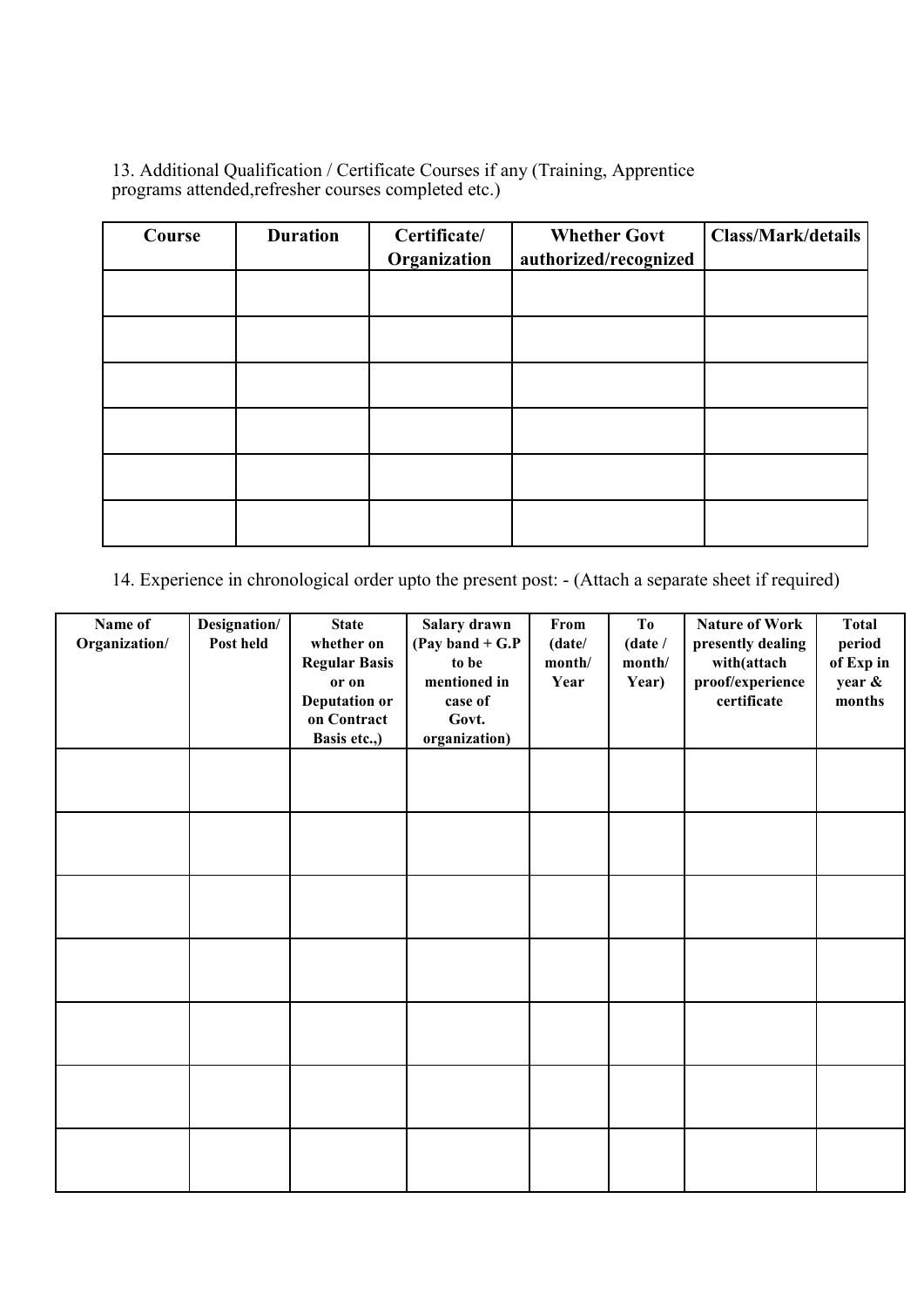15. Innovative, Developmental works undertaken & significant achievements:

(If applicable) (Enclose supporting documents)

| S.No          | <b>Particulars</b>                                 | <b>Number</b> |
|---------------|----------------------------------------------------|---------------|
|               | Patent                                             |               |
| $\mathcal{L}$ | <b>Publication of Books</b>                        |               |
| 3             | Publication of articles in Indian Journals         |               |
| 4             | Publication of articles in International Journals  |               |
|               | Projects                                           |               |
| 6             | Paper Presentations in Seminar/Conference/Workshop |               |
|               | Membership of Professional Bodies/Universities     |               |

16. Why you think you are suitable for the post you have applied for (Details within one page – attach separately):

17. Reference of three persons with whom you have interaction during your work or study period)

|                                     |                                       | <b>Phone No &amp; Mail</b> |
|-------------------------------------|---------------------------------------|----------------------------|
| $\overline{\textbf{S}.\textbf{No}}$ | <b>Names, Designation and Address</b> | $\overline{\mathbf{D}}$    |
| $\mathbf{1}$                        |                                       |                            |
|                                     |                                       |                            |
|                                     |                                       |                            |
|                                     |                                       |                            |
|                                     |                                       |                            |
|                                     |                                       |                            |
|                                     |                                       |                            |
| $\overline{2}$                      |                                       |                            |
|                                     |                                       |                            |
|                                     |                                       |                            |
|                                     |                                       |                            |
|                                     |                                       |                            |
|                                     |                                       |                            |
|                                     |                                       |                            |
| 3.                                  |                                       |                            |
|                                     |                                       |                            |
|                                     |                                       |                            |
|                                     |                                       |                            |
|                                     |                                       |                            |
|                                     |                                       |                            |
|                                     |                                       |                            |